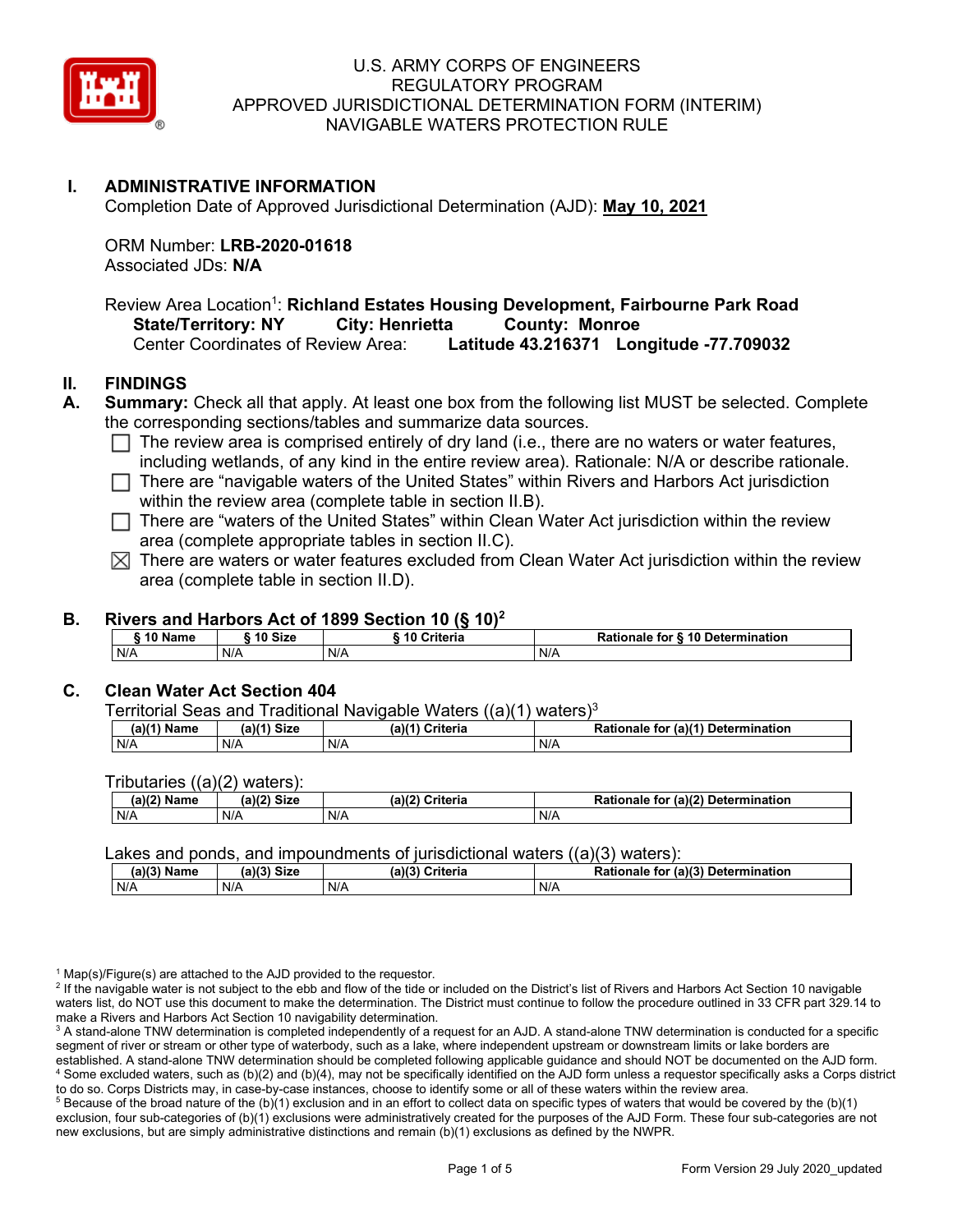

## Adjacent wetlands ((a)(4) waters):

| (a)(4)<br>Name | 1)(4) Size | (a)(4)<br>Criteria | - ` (a)(4) آب<br>Determination<br>Rationale<br>tor |
|----------------|------------|--------------------|----------------------------------------------------|
| N/A            | N/A        | N/A                | N/A                                                |

# **D. Excluded Waters or Features**

Excluded waters  $((b)(1) - (b)(12))^4$ :

| <b>Exclusion Name</b>                       | <b>Exclusion Size</b> | $\cdot$ – $\prime\prime$ $\cdot$<br>Exclusion <sup>5</sup>                                 | <b>Rationale for Exclusion Determination</b>     |
|---------------------------------------------|-----------------------|--------------------------------------------------------------------------------------------|--------------------------------------------------|
| 2020-01618                                  | $0.304$ acres         | (b)(1) Water or water feature that is                                                      | The site is the last undeveloped site within the |
| <b>Wetland A</b><br><b>Richland Estates</b> |                       | not identified in $(a)(1)-(a)(4)$ and<br>does not meet the other (b)(1) sub-<br>categories | interior of the Richland Estates Development.    |
|                                             |                       |                                                                                            | Hydrologic source appears to be an excavated     |
|                                             |                       |                                                                                            | stormwater management (SWM) pond                 |
|                                             |                       |                                                                                            | associated with housing developments to the      |
|                                             |                       |                                                                                            | south. Discharge from the SWM pond is            |
|                                             |                       |                                                                                            | directed north through an early successional     |
|                                             |                       |                                                                                            | scrub/shrub forested area dominated by           |
|                                             |                       |                                                                                            | buckthorn. The northern end of the drainage      |
|                                             |                       |                                                                                            | is confined by a fill pile greater than 20-feet  |
|                                             |                       |                                                                                            | high at the eastern Fairbourne Park stub road.   |
|                                             |                       |                                                                                            | A review of Google Earth historic photos         |
|                                             |                       |                                                                                            | suggest that the stub road/fill pile was not     |
|                                             |                       |                                                                                            | present in 2002. However, the 2005 aerial        |
|                                             |                       |                                                                                            | depicts a highly disturbed site with on-going    |
|                                             |                       |                                                                                            | development of half the oval internal road       |
|                                             |                       |                                                                                            | labeled as Fairbourne Park with two stub         |
|                                             |                       |                                                                                            | roads to complete the oval in the future.        |
|                                             |                       |                                                                                            |                                                  |
|                                             |                       |                                                                                            | A site visit was made on May 6, 2021. It had     |
|                                             |                       |                                                                                            | been raining for three days, and the area was    |
|                                             |                       |                                                                                            | inundated. A drainage pathway through the        |
|                                             |                       |                                                                                            | early successional area was readily identified   |
|                                             |                       |                                                                                            | and appears to braided and ephemeral. This       |
|                                             |                       |                                                                                            | pathway is not identified in the 2002 aerial;    |
|                                             |                       |                                                                                            | but appears to have established over time via    |
|                                             |                       |                                                                                            | discharge from the SWM pond to the south.        |
|                                             |                       |                                                                                            | The delineation followed the braided pathway     |
|                                             |                       |                                                                                            | and encompassed a fringe area wetland area       |
|                                             |                       |                                                                                            | beyond the pathway.                              |

 $1$  Map(s)/Figure(s) are attached to the AJD provided to the requestor.

<sup>5</sup> Because of the broad nature of the (b)(1) exclusion and in an effort to collect data on specific types of waters that would be covered by the (b)(1) exclusion, four sub-categories of (b)(1) exclusions were administratively created for the purposes of the AJD Form. These four sub-categories are not new exclusions, but are simply administrative distinctions and remain (b)(1) exclusions as defined by the NWPR.

<sup>&</sup>lt;sup>2</sup> If the navigable water is not subject to the ebb and flow of the tide or included on the District's list of Rivers and Harbors Act Section 10 navigable waters list, do NOT use this document to make the determination. The District must continue to follow the procedure outlined in 33 CFR part 329.14 to make a Rivers and Harbors Act Section 10 navigability determination.

<sup>&</sup>lt;sup>3</sup> A stand-alone TNW determination is completed independently of a request for an AJD. A stand-alone TNW determination is conducted for a specific segment of river or stream or other type of waterbody, such as a lake, where independent upstream or downstream limits or lake borders are established. A stand-alone TNW determination should be completed following applicable guidance and should NOT be documented on the AJD form. <sup>4</sup> Some excluded waters, such as (b)(2) and (b)(4), may not be specifically identified on the AJD form unless a requestor specifically asks a Corps district to do so. Corps Districts may, in case-by-case instances, choose to identify some or all of these waters within the review area.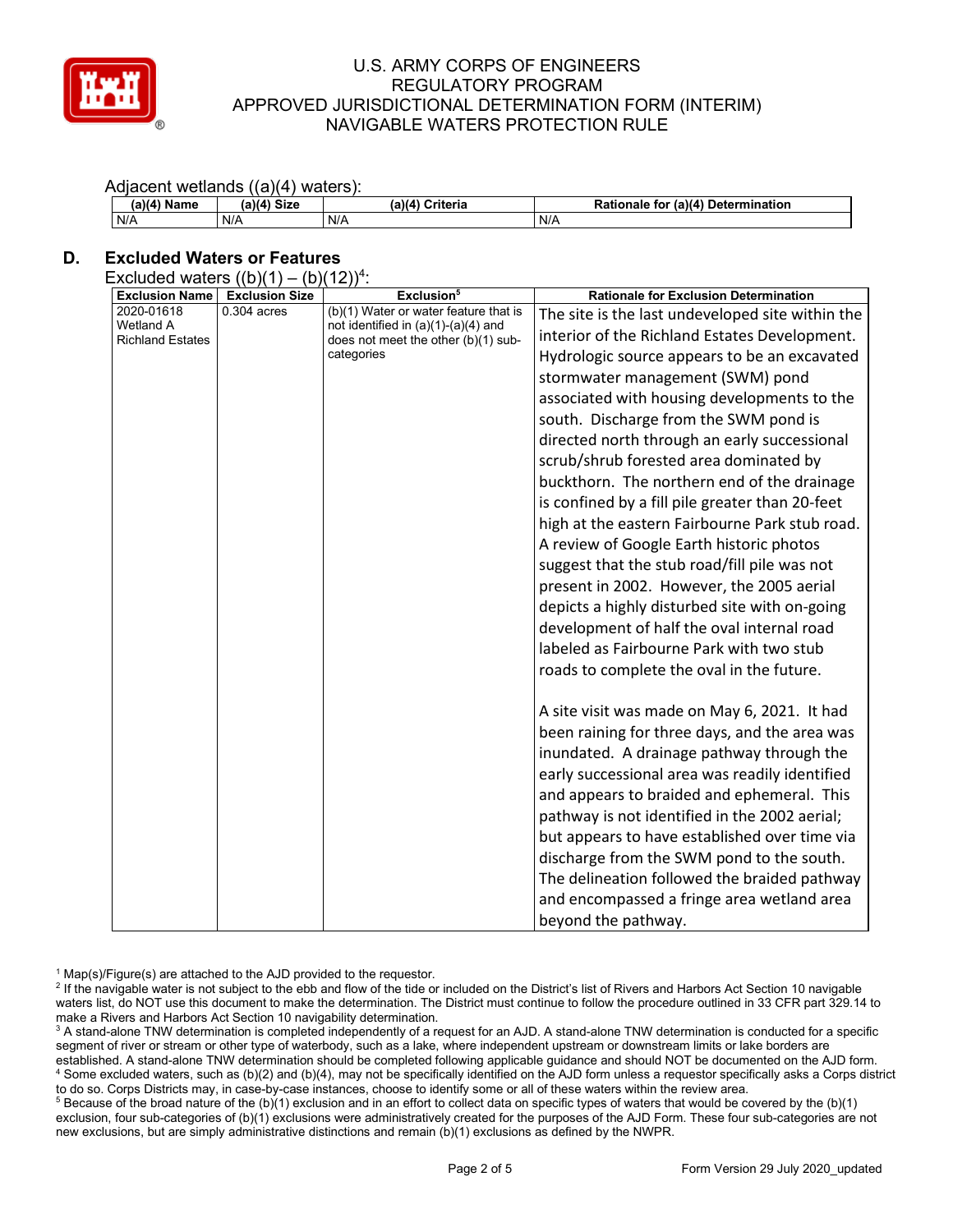

|  | The U.S. Fish and Wildlife National Wetland<br>Inventory map shows a substantial<br>scrub/shrub wetland that encompasses both<br>the previously developed portion of<br>Fairbourne Park Road extending into the<br>current parcel (identified as Section 10 of the<br>development - not a Section 10 water).<br>Although a wetland is mapped in this area, it<br>should be noted that the soils are mapped as<br>Claverack soils with a hydric soil rating of "0"                                                                                                                                                                                                                                                                             |
|--|-----------------------------------------------------------------------------------------------------------------------------------------------------------------------------------------------------------------------------------------------------------------------------------------------------------------------------------------------------------------------------------------------------------------------------------------------------------------------------------------------------------------------------------------------------------------------------------------------------------------------------------------------------------------------------------------------------------------------------------------------|
|  | A drop in culvert was identified in the<br>undeveloped area behind a residence. The<br>hydrologic input from the SWM pond to the<br>south appears to flow to the north through<br>the parcel, encounters the fill at the northern<br>end and circles to the west to the culvert. The<br>culvert outfall could not be traced to an<br>outfall on the adjacent streets, as there are no<br>roadside ditches; the maintained lawn<br>extends to the roadside. There are no culvert<br>outfalls at either of the stub roads. Lack of<br>culvert outfalls suggests that the drainage<br>system is buried throughout the complex and<br>a review of historic photos failed to identify<br>the flow path out of the various housing<br>developments. |
|  | Contours on the USGS topographic map<br>suggests a flow pattern from the direction of<br>the existing SWM pond north to the NWI<br>mapped wetland, but it is not apparent as to<br>where/how hydrology might have been<br>directed out of the wetland area in the past;<br>prior to installation of the drop in culvert.                                                                                                                                                                                                                                                                                                                                                                                                                      |

 $1$  Map(s)/Figure(s) are attached to the AJD provided to the requestor.

<sup>2</sup> If the navigable water is not subject to the ebb and flow of the tide or included on the District's list of Rivers and Harbors Act Section 10 navigable waters list, do NOT use this document to make the determination. The District must continue to follow the procedure outlined in 33 CFR part 329.14 to make a Rivers and Harbors Act Section 10 navigability determination.

<sup>3</sup> A stand-alone TNW determination is completed independently of a request for an AJD. A stand-alone TNW determination is conducted for a specific segment of river or stream or other type of waterbody, such as a lake, where independent upstream or downstream limits or lake borders are established. A stand-alone TNW determination should be completed following applicable guidance and should NOT be documented on the AJD form. <sup>4</sup> Some excluded waters, such as (b)(2) and (b)(4), may not be specifically identified on the AJD form unless a requestor specifically asks a Corps district to do so. Corps Districts may, in case-by-case instances, choose to identify some or all of these waters within the review area.

<sup>5</sup> Because of the broad nature of the (b)(1) exclusion and in an effort to collect data on specific types of waters that would be covered by the (b)(1) exclusion, four sub-categories of (b)(1) exclusions were administratively created for the purposes of the AJD Form. These four sub-categories are not new exclusions, but are simply administrative distinctions and remain (b)(1) exclusions as defined by the NWPR.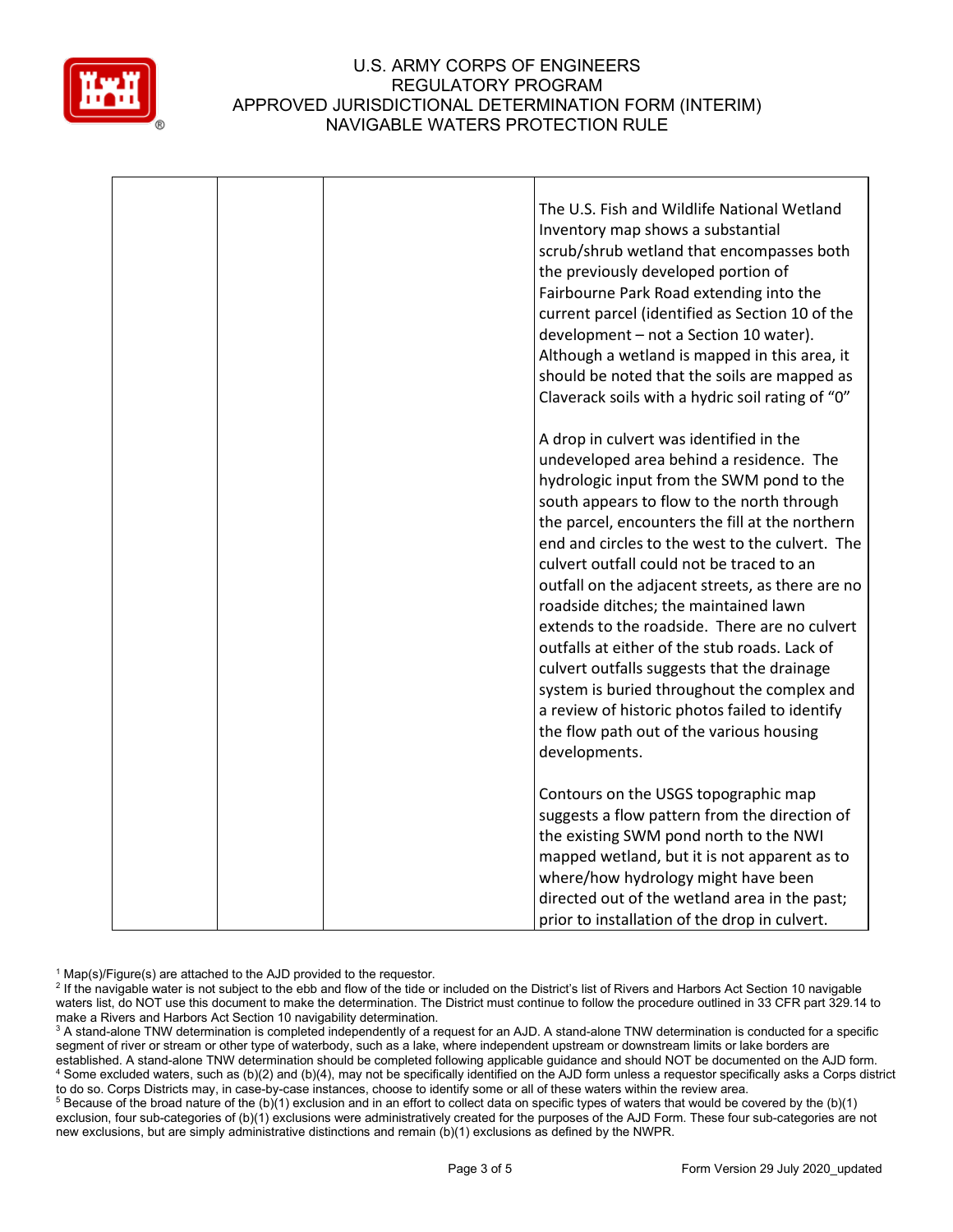

|  | There is no record of permit(s) issued for the<br>previously developed parcel (Section 9). File<br>No. 2003-00409 appears to be associated with<br>Section 9 with SHPO questions that were<br>resolved. No evidence that a permit was<br>generated.                                                                                                                                                                                             |
|--|-------------------------------------------------------------------------------------------------------------------------------------------------------------------------------------------------------------------------------------------------------------------------------------------------------------------------------------------------------------------------------------------------------------------------------------------------|
|  | Upon review of the NWI/topographic map, we<br>can only speculate that the water is piped<br>underground and eventually reaches one of<br>the several mapped streams that occur in<br>each direction; all of which are greater than 1/2<br>mile away from the subject parcel (as<br>measured in Google Earth).                                                                                                                                   |
|  | Therefore, I have determined that this<br>wetland/drainage system would be<br>considered as excluded because:<br>It does not abut an $(a)(1) - (a)(3)$<br>water<br>It is not adjacent to an $(a)(1) - (a)(3)$<br>water. Inundation of the wetland from an<br>$(a)(1) - (a)(3)$ water does not occur.<br>There is more than one man-made<br>barrier between the system and an $(a)(1)$ -<br>(a)(3) water, over $\frac{1}{2}$ mile from the site. |

# **III. SUPPORTING INFORMATION**

**A. Select/enter all resources** that were used to aid in this determination and attach data/maps to this document and/or references/citations in the administrative record, as appropriate.

 $1$  Map(s)/Figure(s) are attached to the AJD provided to the requestor.

<sup>&</sup>lt;sup>2</sup> If the navigable water is not subject to the ebb and flow of the tide or included on the District's list of Rivers and Harbors Act Section 10 navigable waters list, do NOT use this document to make the determination. The District must continue to follow the procedure outlined in 33 CFR part 329.14 to make a Rivers and Harbors Act Section 10 navigability determination.

<sup>&</sup>lt;sup>3</sup> A stand-alone TNW determination is completed independently of a request for an AJD. A stand-alone TNW determination is conducted for a specific segment of river or stream or other type of waterbody, such as a lake, where independent upstream or downstream limits or lake borders are established. A stand-alone TNW determination should be completed following applicable guidance and should NOT be documented on the AJD form. <sup>4</sup> Some excluded waters, such as (b)(2) and (b)(4), may not be specifically identified on the AJD form unless a requestor specifically asks a Corps district to do so. Corps Districts may, in case-by-case instances, choose to identify some or all of these waters within the review area.

 $5$  Because of the broad nature of the (b)(1) exclusion and in an effort to collect data on specific types of waters that would be covered by the (b)(1) exclusion, four sub-categories of (b)(1) exclusions were administratively created for the purposes of the AJD Form. These four sub-categories are not new exclusions, but are simply administrative distinctions and remain (b)(1) exclusions as defined by the NWPR.